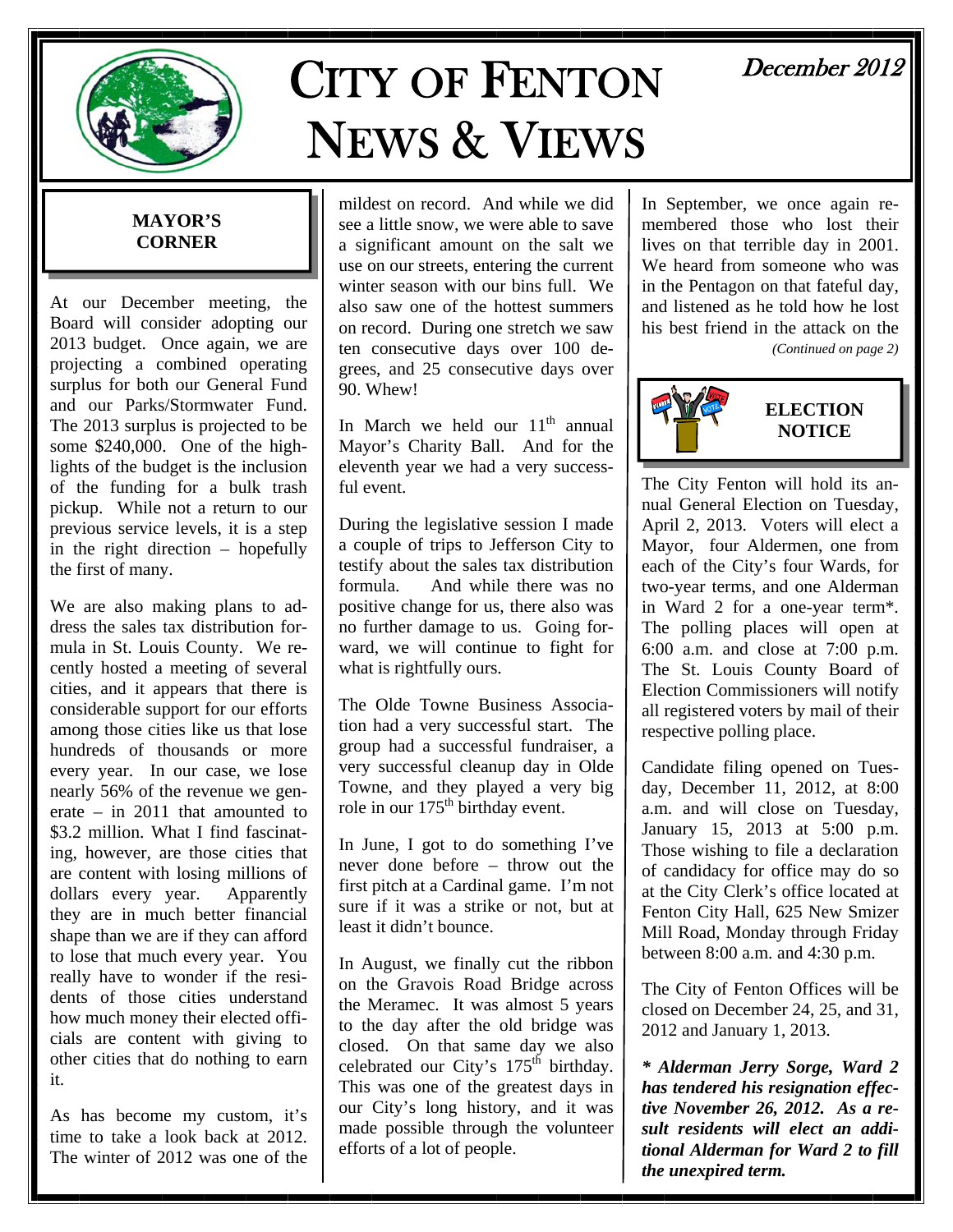#### Page 2 **FENTON NEWS & VIEWS** December 2012

# *MAYOR'S CORNER*

*(Continued from page 1)* 

Pentagon. It was truly a moving story, and reminded everyone there why we can never forget what happened on September 11, 2001.

In November we once again kicked off the holiday season with our lighting ceremony at City Hall. And for the last time, my grandchildren helped me throw the switch. So as 2012 draws to an end, I want to wish each and every one of you a very Merry Christmas and a happy and prosperous New Year.

Mayor Dennis Hancock

# **PLANNING & ZONING COMMISSION PUBLIC HEARING**

On **Wednesday, January 2, 2013**, the Planning & Zoning Commission will hold a Public Hearing at **7:00 p.m.** during their regularly scheduled meeting at City Hall to consider the following:

# **NEW BUSINESS**

• A petition by Ritzy K9 STL, Inc., for a Special Use Permit to operate a Pet Business Service (Dog Daycare) at 515 Rudder Road. The parcel is zoned "BP-3" Business Park—General Office Centers, Small Warehousing District.

# **SITE PLAN REVIEWS**

• A petition by Steve Jackson for Site Plan Review of a proposed remodel to an existing building at 300 Water Street to provide a second floor loft residence. The property is zoned "OT-1" Olde Towne Historic Zone District.

For more information, please call (636) 349-8110.

**DANNY DIEHL RECEIVES JOHN FABICK COMMUNITY SERVICE AWARD** 

On November 20, 2012, at the Board of Aldermen meeting, Mayor Dennis Hancock and the Board of Aldermen presented the 2012 John Fabick Community Service Award to Danny Diehl.

Mayor Hancock thanked him for his dedication and service to the City of Fenton and its residents. Congratulations for being chosen to receive this award!

# \*\*\*\*\*\*\*\*\*\* **BOARD OF ALDERMEN MEETING RESCHEDULED**

Due to the upcoming holiday the December regular Board of Aldermen Meeting has been  $\clubsuit$  rescheduled.

**The December Board Meeting** will be held on **Thursday, December 20, 2012 at 7:00 p.m.** at City Hall.

\*\*\*\*\*\*





The following businesses have applied for an occupancy permit and are planning on calling Fenton "home":

*Long Pharmaceuticals, LLC*  1733 Gilsinn Lane (pharmaceutical manufacturing & packaging, testing laboratories)

> *Sinclair & Rush, Inc.*  2501 Cassens Drive (rubber & plastic equipment manufacturer)

*SDA Incorporated dba Systems Design Associates*  900 S. Highway Drive (computer programming and consulting)

*Berkerle Consultants, Inc.*  232 Axminister Drive (office & warehouse of telecom equipment)

*Progressive Medical, Inc.*  997 Horan Drive (distribution of medical supplies)

> *Kingsmen Services, LLC*  2376 Cassens Drive (lawn services)

Welcome to Fenton. We are glad you are here!

# **SALES TAX REDISTRIBUTIONS**

Total monthly sales tax generated for *October 2012* was \$424,488. Of that, \$262,239 (61.8%) went to tax redistribution, which brings the total redistribution for 2012 to \$2,267,661 (57.7%). The amount of sales tax redistributed back to St. Louis County for October 2012:

|           | "∆″<br><b>Sales Tax Summary</b> | "B" (Pool)<br><b>Sales Tax Summary</b> |                        | Combined<br><b>Sales Tax Summary</b> |                                                                                      |
|-----------|---------------------------------|----------------------------------------|------------------------|--------------------------------------|--------------------------------------------------------------------------------------|
|           |                                 |                                        |                        |                                      | Generated  Redistributed   Generated   Redistributed   Generated   Redistributed   I |
| \$331,472 | \$173,453<br>(52.3%)            | \$93,061                               | \$88,786<br>$(95.5\%)$ | \$424,488                            | \$262,239<br>$(61.8\%)$                                                              |

If you have additional questions, please contact your Alderman.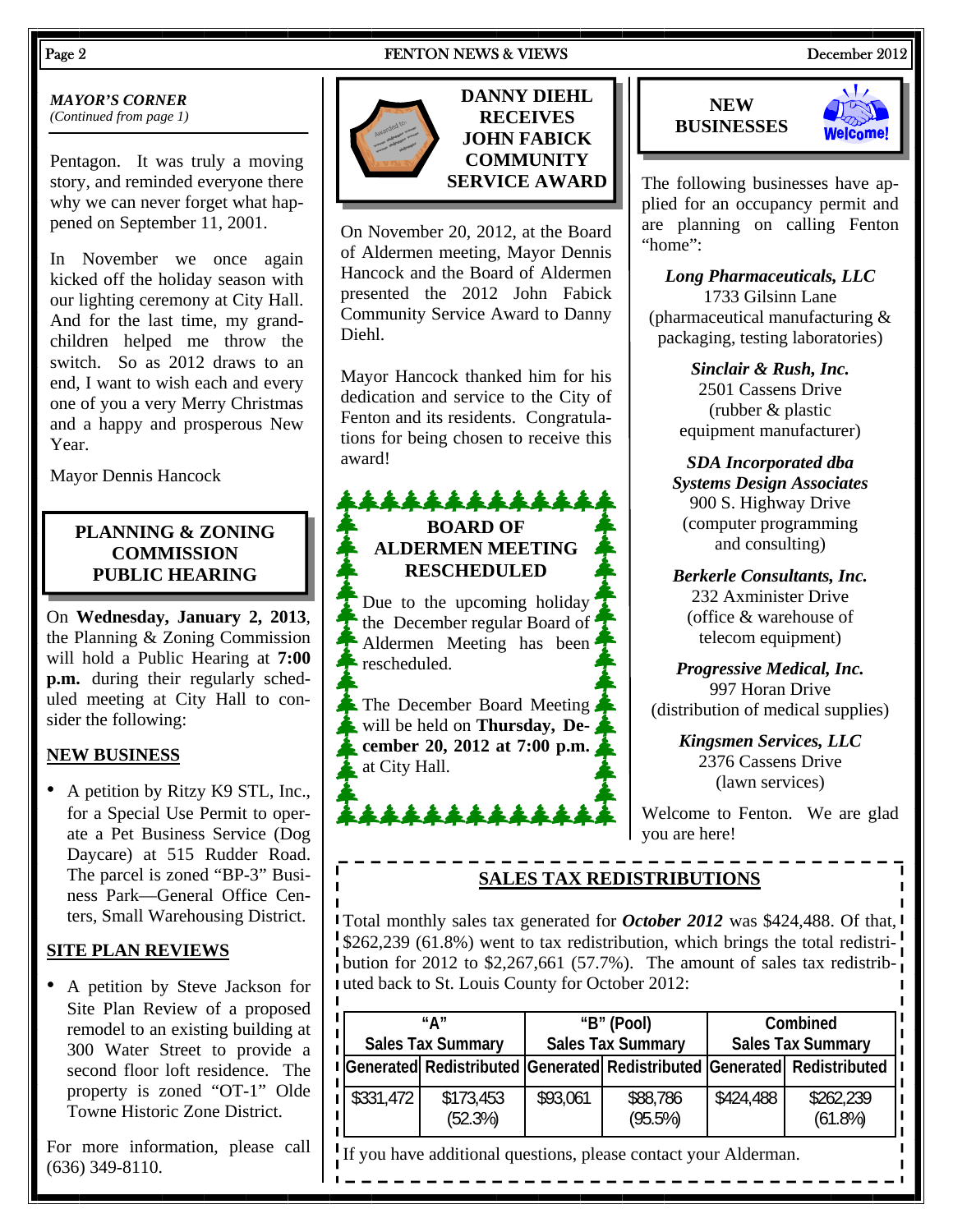

# **PARKS & RECREATION HAPPENINGS**

*For information on these programs, including fees and times, check out a copy of the "Beacon".* 

# **ZUMBA, ZUMBA GOLD AND ZUMBA TONING**



Choose which class fits you best. All Zumba classes start the week of January 6. Call River-Chase for more information.

# **LOSE TO WIN CHALLENGE**

Household contest starts February 4.

Individual contest starts February 11.

Winner will win a free RiverChase Membership. Check the "Beacon" for more details.

# **AEROBICS**

Don't miss out on our great aerobic



classes beginning January 7. You can sign up for a 16-punch session card or a 32-punch session card.

# **SENIOR LUNCH AND BINGO**

Adults, 55+, are invited to our next Lunch and Bingo at RiverChase. Join us on **Wednesday,** 

**January 9** at 10:30 a.m. What's on the menu this month? Ham and beans with cornbread.

#### **NEW YEAR'S DAY OPEN HOUSE—A FAMILY EVENT**



**Tuesday, January 1 1:00—4:00 p.m.** 

Join us at RiverChase as we celebrate New Year's Day! Start

the New Year off right with a FREE visit to RiverChase of Fenton.

Bring the whole FAMILY to tour and utilize one of the premier recreation centers in the area.



Work out in the fitness center or take a swim in the pool, which fea-

tures a two-story water slide, chil-

dren's leisure area, and hot tub.

The New Year's Day celebration will feature FREE Land and Aqua Zumba demonstrations and FUN kids activities, contests, and prizes. The toddlers can enjoy the Rainforest Jungle Gym!



DJ Russ Hilton will provide rockin' music and  $\blacktriangleright$  entertainment!

FREE refreshments and popcorn will be provided.



Don't miss out on special membership and program opportunities! FREE t-shirts to the first 100 people to attend! For a complete schedule of activities and classes watch our website at www.fentonmo.org or "LIKE" us on Facebook!



#### **RIVERCHASE HOLIDAY HOURS**

*Monday, December 24 Christmas Eve*  Open 5:30 a.m.-12:00 p.m. Open Swim 8:00-11:30 a.m.

*Tuesday, December 25 Christmas Day*  RiverChase will be closed.



*Monday, December 31 New Years Eve*  Open 5:30 a.m.-12:00 p.m. Open Swim 8:00-11:30 a.m.



*Tuesday, January 1 New Years Day*  Open 12:00-5:00 p.m. Open Swim 12:00-4:00 p.m. *Open House Hours 1:00-4:00 p.m.* 

*For information on all programs (including fees and times), contact RiverChase of Fenton at (636) 343 -0067. You can also check out the Beacon at www.fentonmo.org.*

# **HISTORICAL SOCIETY CALENDARS**

The Fenton Historical Society has put together a calendar featuring historical photos from the Fenton area. Calendars are available for purchase for \$4.00 each.

To purchase stop by:

Fenton Historical Society One Church Street Fenton, MO 63026 (636) 326-0808 fentonhistory@hotmail.com

Calendars can also be purchased at Fenton City Hall.

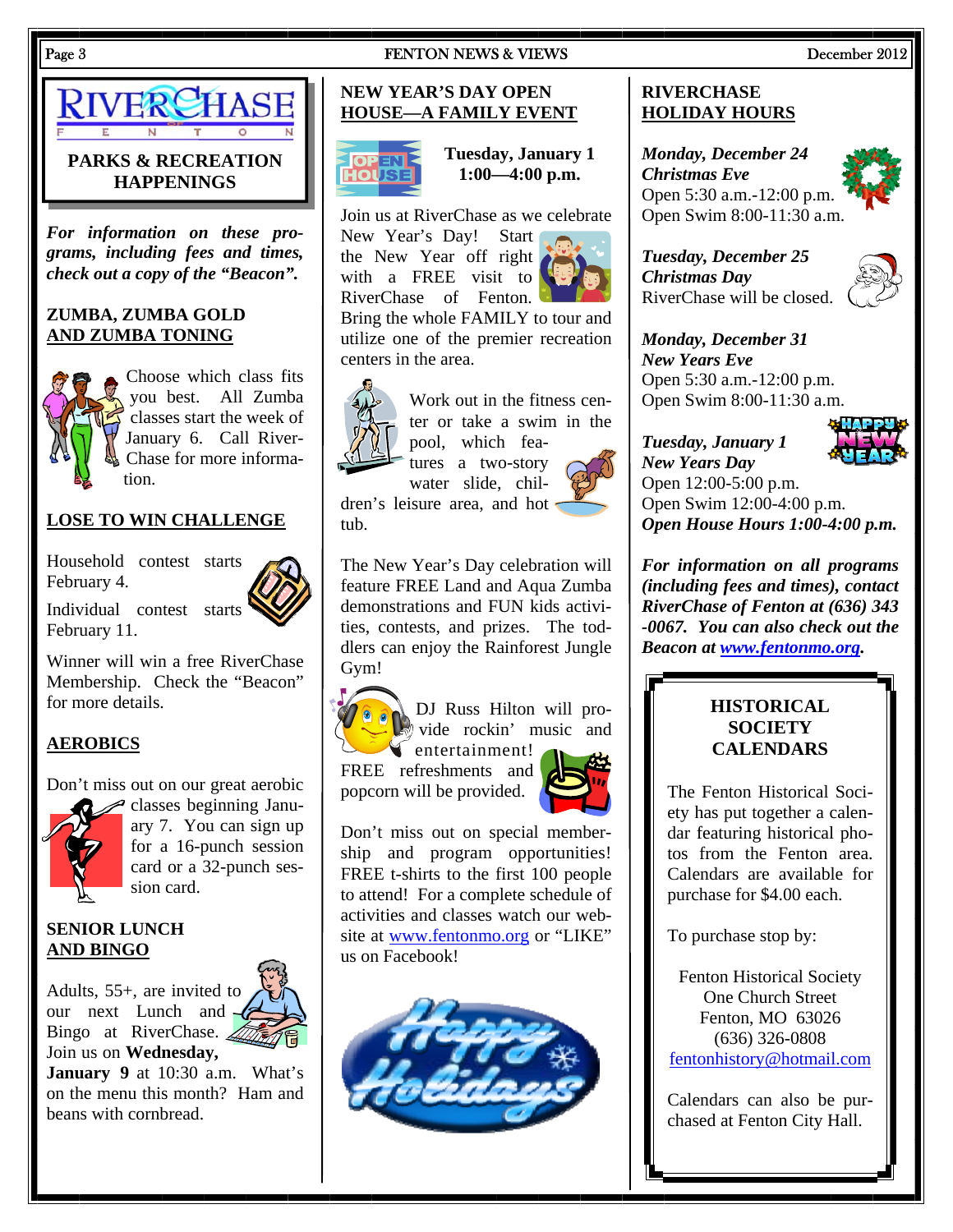#### Page 4 **FENTON NEWS & VIEWS** December 2012



# **ST. LOUIS COUNTY POLICE—FENTON PRECINCT UPDATE**

# **WINTER WEATHER IS AHEAD**

With the cold, icy, snowy winter weather arriving, please check for these home preparations: portable am/fm radio with spare batteries, flashlights, ice melt, furnace checkup, and a tone-alert weather radio. Preparations for vehicles include car winterization by a competent mechanic and a winter car kit for the trunk. The winter car kit should contain a portable am/fm radio with

spare batteries, flash- $\overline{F}$ light, first-aid kit, blankets, non-perishable snacks, jumper cables, a shovel and sand  $\approx$ 



Schools and businesses are encouraged to have a safety kit as well as a tone-alert weather radio.

Remember the difference in the Winter Storm Watch and Winter Storm Warning. The Winter Storm Watch means that hazardous winter weather may occur over the next 12 to 48 hours. The Winter Storm Warning means that severe winter



weather is in progress or imminent. This includes forecasts of six (6) inches of snow within 12 hours or ice accumulation of 1/4

inch or more. SKYWARN severe winter observers are encouraged to report heavy snow and ice accumulations. Winter weather events below warning criteria are cause for issuance of a Winter Weather Advisory. Wind Chill Advisories are issued when the combination of temperature and wind are expected to produce dangerous wind-chill levels. Pay attention to winter weather advisories and stay safe!

# **OPEN GARAGE DOORS**

With darkness coming earlier, we want to remind everyone

to close their garage doors at night. This will help reduce the potential for crime in your neighborhood. When



officers patrolling your neighborhood discover an open garage door, we will contact you by letter and ask you to take the time to safeguard your family and property by keeping your garage door closed. If you have any questions regarding this, please feel free to contract the City of Fenton Precinct.

**Neighborhood Policing Officer (636) 343-2080 P.O. Aaron Dilks-Ext. 1123** 

> **Precinct Phone (636) 349-8120**



# **CHRISTMAS TREE RECYCLING**

The Public Works Department will again, this year, collect and dispose of live Christmas trees. *Curbside recycling will take place with regularly scheduled yard waste pickups.*  Please do not drop off trees at Fenton City Park. Remove all tinsel, ornaments, hooks, garland and other decorative materials prior to placing them curbside for pickup.

For additional information, contact the Public Works Department at (636) 349-8155.





# **HOLIDAY PICKUP SCHEDULE**

Week of Christmas Holiday *Trash Pickup* will remain the same on **Monday, December 24.** 

*Recycling Pickup* will be on **Friday, December 28** 

Week of New Years Holiday *Trash Pickup* will remain the same on **Monday, December 31** 

*Recycling Pickup* will be on **Friday, January 4** 

**TIS THE SEASON TO RECYCLE**



Don't forget to recycle your wrapping paper and cardboard boxes from the gifts that are received during the holidays. *Please note: No plastic bags and no Styrofoam.* 

#### **RECYCLING INFO**

Below is a list of items that should **NOT** be recycled.

**NO** plastic bags of any kind NO Styrofoam NO hardback books NO window glass NO mirrors NO ceramics NO medical items (syringes, needles, etc.) NO scrap metal (car parts, metal poles, bbq grills, etc.)

If you have any questions, please feel free to call Public Works at (636) 349-8155.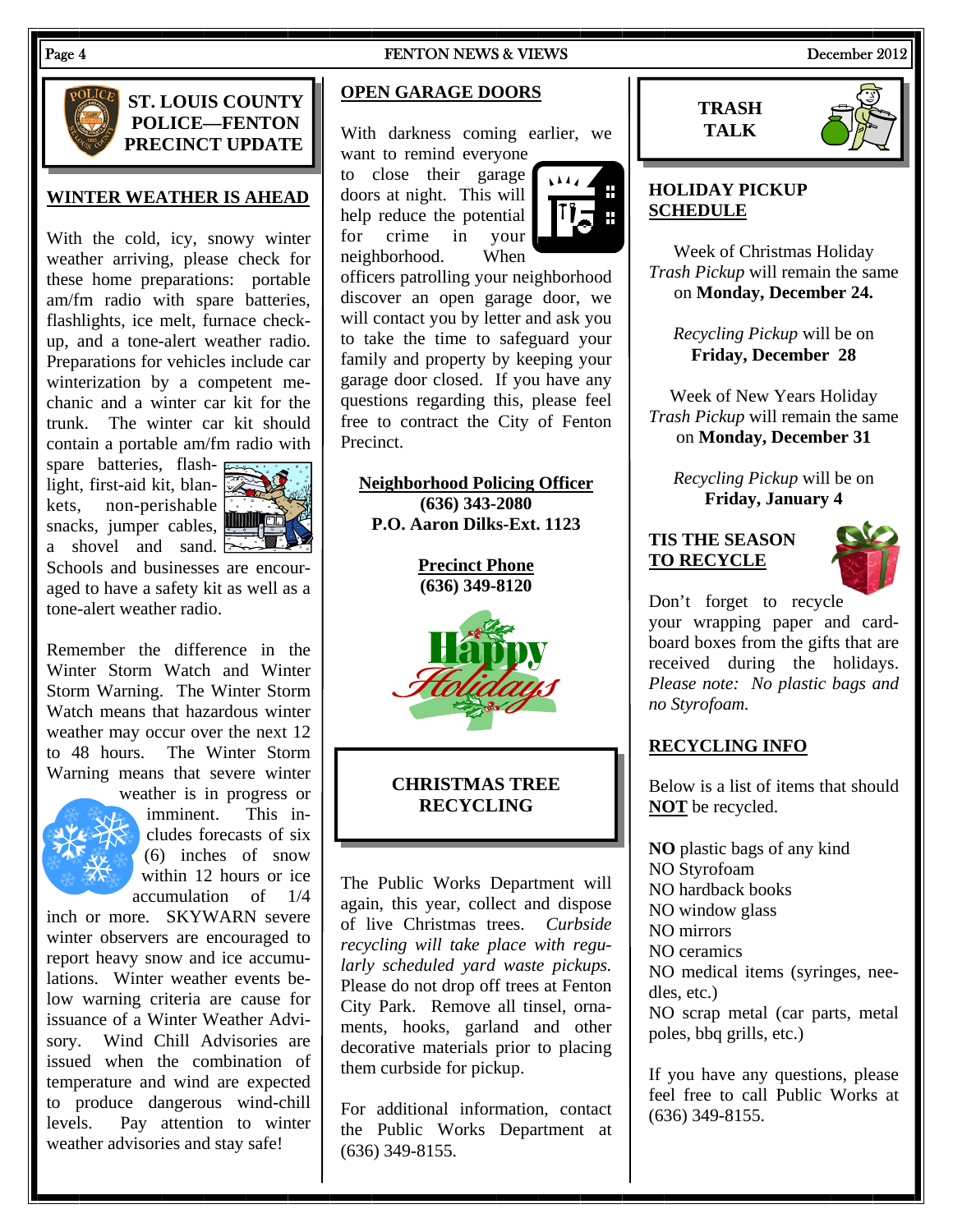#### Page 5 **FENTON NEWS & VIEWS** December 2012

# **CITY OFFICES HOLIDAY HOURS**

#### *Christmas*

City offices will be closed *Monday, December 24* & *Tuesday, December 25* 



#### *New Years*



City offices will be closed *Monday, December 31* & *Tuesday, January 1* 

# *Martin Luther King Jr. Day*

City offices will be closed *Monday, January 21, 2013* 



# **PUBLIC HEARING 2013 BUDGET**

The City of Fenton will hold a Public Hearing on Thursday, December 20, 2012 at 6:45 p.m. to consider the Operating and Capital Improvements Budget for 2013. The hearing will be held at Fenton City Hall. All interested citizens are encouraged to attend. For more information or a copy of the proposed budget, contact the Finance Department at (636) 343-2080.

Persons requiring an accommodation to attend and participate in the meeting should contact the City Clerk's Office at (636) 343-2080 (Voice) or 1-800-735-2966 (TDD) at least two working days prior to the meeting.

# **DECISIONS FROM THE NOVEMBER 20 AND DECEMBER 6 BOARD OF ALDERMEN MEETINGS**

# *Presentations*



- Mayor Hancock and the Board of Aldermen presented the John Fabick Community Service Award to Danny Diehl.
- Mayor Hancock along with Operations Superintendent Dale Oberhaus presented Johnnie "Jay" White with a Certificate of Appreciation for his years of service to the City.
- Alderman Chris Clauss, President of the Citizens Police Academy Alumni Association, honored Police Officer Justin Jones as Officer of the Quarter.

#### *Decisions*



- Approved the petition by Thirty  $& 141$ , L.P., for Site Plan approval of a proposed driveway connecting Mitchell Drive to an undeveloped parcel of land. The property is located at 199 Gravois Bluffs Plaza Drive and is zoned "C-1" Commercial Zone District.
- $\checkmark$  Approved the release of escrow in the amount of \$222,957.25 from the Estates of Uthoff Valley Letter of Credit, leaving an escrow balance or \$99,657.15.
- $\checkmark$  Approved seeking proposals for umpiring services for department operated leagues.
- $\checkmark$  Approved seeking bids for the printing of "The Beacon".
- $\checkmark$  Approved seeking Request for Proposals for the operation of the Farmer's Market.
- $\checkmark$  Approved seeking proposals for soft drink vending.
- $\checkmark$  Approved a Liquor License for Road Ranger #145, 205 North Highway Drive.

# *Ordinances*



**#3288** Approves a Cooperation Agreement between the City of Fenton, Missouri and the Metropolitan Park and Recreation District d/b/a Great Rivers Greenway District to construct a trail connection to a section of the Meramec Greenway Trail.

**#3289** Approves the second amendment to the Police Services Agreement for Police Services January 1, 2013 through December 31, 2013.

**#3290** Amends Title V, Article III, Fire Prevention Code by the addition of Section 500.095: Residential Fire Protection Code.

**#3291** Authorizes an amendment of an existing Contractual Agreement with the St. Louis County Government for the provision of Code Enforcement Services.

**#3292** Calls for submission to the voters of the City of Fenton, Missouri at the General Election to fill the vacancy in the office of Aldermen, Ward 2 for a one-year term.

#### *Resolutions*

**R12-06** Accepts the health insurance programs offered by SLAIT effective as of December 1, 2012.